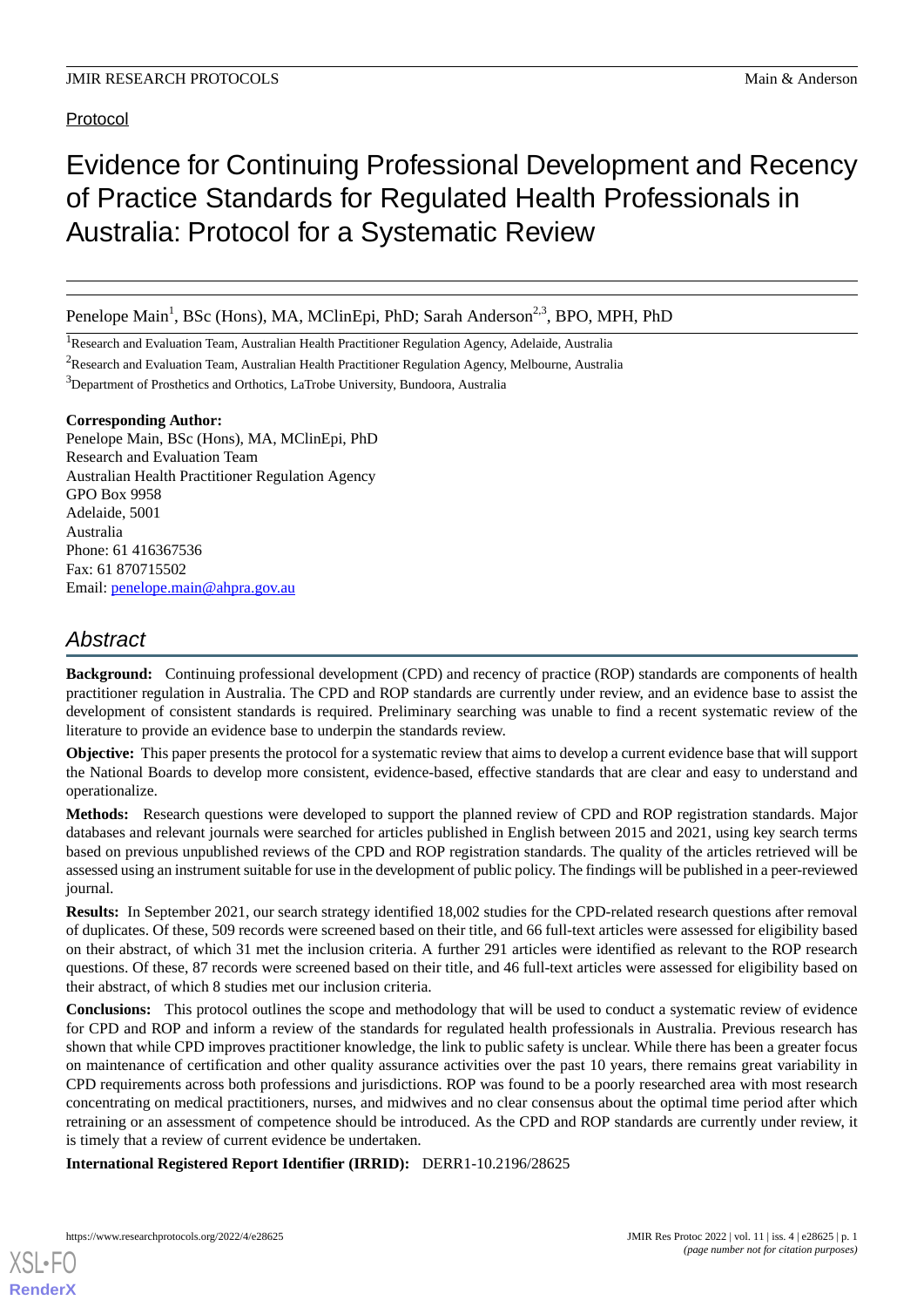*(JMIR Res Protoc 2022;11(4):e28625)* doi:  $10.2196/28625$ 

#### **KEYWORDS**

protocol; systematic review; continuing professional development; continuing education; recency of practice; regulatory standards; health practitioners

## *Introduction*

#### **Background**

In July 2010, Australia introduced a national scheme for the regulation of health practitioners [\[1](#page-5-0)]. Initially, the National Registration and Accreditation Scheme (National Scheme) regulated 10 health professions (chiropractors, dental practitioners, medical practitioners, nurses and midwives, optometrists, osteopaths, pharmacists, physiotherapists, podiatrists, and psychologists). A further 4 professions (Aboriginal and Torres Strait Islander health practitioners, Chinese medicine practitioners, medical radiation practitioners, and occupational therapists) were brought into the scheme from July 2012, followed by paramedicine in December 2018.

The Health Practitioner Regulation National Law as in force in each state and territory established the Australian Health Practitioner Regulation Agency (Ahpra) to administer the National Scheme, working in partnership with the National Boards for the regulated professions. The National Boards and Ahpra protect the public by regulating health professionals who practice in Australia.

The National Law requires that National Boards must develop, consult on, and recommend certain registration standards to the Australian Health Workforce Ministerial Council. These core registration standards are generally reviewed every 5 years in line with good regulatory practice.

The registration standards for continuing professional development (CPD) and recency of practice (ROP) for health practitioners wishing to renew their registration for most National Boards are currently under review. Aspects of these standards are consistent while others are profession-specific, and there has been a trend toward more consistency over the life of the National Scheme. This systematic review will focus on all health professions regulated by Ahpra to provide an updated evidence base for registration standards for CPD for dental, medical radiation practice, nursing, midwifery, osteopathy, paramedicine, pharmacy, physiotherapy, podiatry, and psychology; and ROP for chiropractic, dental, medical radiation practice, optometry, paramedicine, pharmacy, physiotherapy, podiatry, and psychology.

## **Objective**

[XSL](http://www.w3.org/Style/XSL)•FO **[RenderX](http://www.renderx.com/)**

This paper presents a protocol for a systematic review that aims to develop a current evidence base that will support the national boards to develop more consistent, evidence-based, effective standards that are clear and easy to understand and operationalize. It is designed to build on earlier research commissioned and/or undertaken by Ahpra for previous reviews of the CPD and ROP registration standards. The research report will include a summary of findings from earlier reviews and identify new research to provide a comprehensive, contemporary overview of the available evidence on CPD and ROP.

### *Review Questions*

The overarching research question for the systematic review is as follows: How can the current registration standard requirements for [insert specific registration standard requirement] for Australian [insert health profession of interest] be as evidence-based and effective as possible in facilitating practitioners to practice safely and competently?

More detailed research questions for the systematic review and international benchmarking study are as follows:

- 1. What research has been conducted since the previous systematic review in 2015 regarding CPD and ROP for the [insert relevant health professions]?
- 2. How do the current Australian CPD and ROP standards for the [insert relevant health professions] benchmark against regulators in comparable jurisdictions?

CPD-specific questions are as follows:

- 1. Is there evidence to support an optimal quantity of CPD to maintain competence? Does the evidence suggest any benefit or disadvantage in requiring CPD to be completed over a particular period such as 1, 2, or 3 years? Is there a case for these to vary between health professions or to vary within the same health profession depending on differences in the scope of practice, practice division, and practice endorsement?
- 2. Does the evidence indicate that some types of CPD (including virtual) are more effective in improving practitioner competence and patient safety?
- 3. Is there evidence to suggest whether self-directed CPD or mandated CPD is more effective in promoting practitioners' competence and patient safety? Should some CPD be mandated? Is a mix of mandated and self-directed CPD more effective? If so, is there an optimal ratio of self-directed to mandated CPD?
- 4. Is there any evidence that CPD that has been accredited or subject to some quality assurance process is more effective in maintaining clinical competency and/or patient safety outcomes? What factors should be taken into consideration in accrediting CPD?
- 5. Under what circumstances could an exemption from CPD be justified? Is there evidence to suggest that a short gap in CPD (eg, 1 or 2 years) has a negative effect on professional competency, including any specific time frames for this effect to appear?
- 6. Is there any evidence to suggest a benefit or disadvantage to requiring CPD that is more focused on maintaining a practitioner's competence in their current scope of practice? What is the evidence on best practice in supporting CPD for practitioners who may wish to change their scope of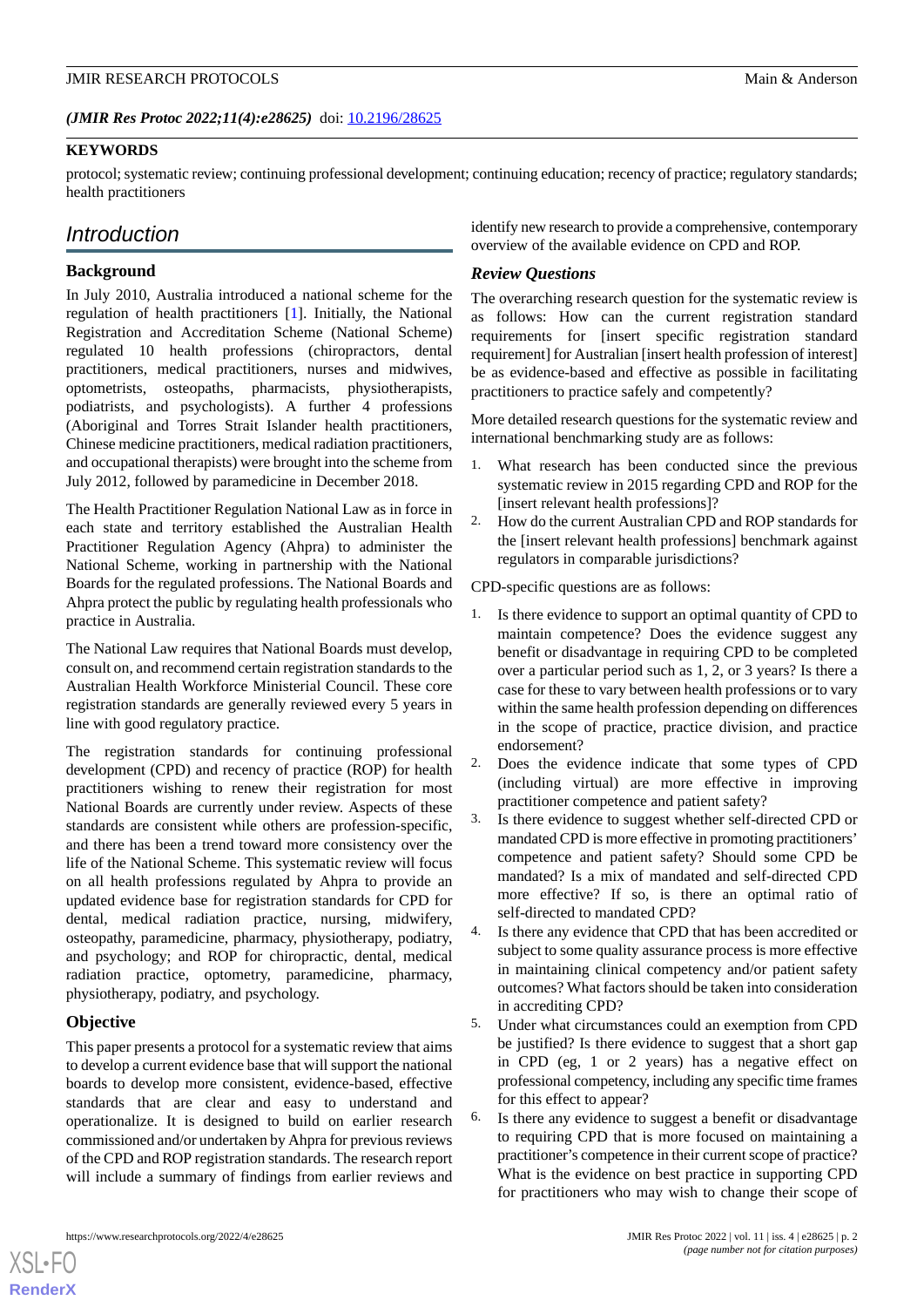practice? Is there any evidence to suggest that CPD contributes to other aspects of professional practice?

- 7. Is CPD more effective when it is based on a practitioner's assessment or reflection, and peer review or based on curricula to address their learning needs and skills gap, or is CPD more effective when it is based on meeting an externally set requirement that is measured in hours or points?
- 8. Should practitioners who hold limited registration (or short-term temporary registration, through the pandemic subregister) be required to undertake CPD?

ROP-specific questions are as follows:

- 1. With regards to skills retention and skills fade, does the period of time vary between different health professions or at different stages of their career (eg, new graduate, early career, mature or advanced practitioners)?
- 2. Is there evidence regarding when competency assessment should be completed?
- 3. Is there any evidence for the minimum number of hours of practice over a set period of time needed to maintain competency? Does this vary across professions or scope of practice?

## *Methods*

## **Eligibility Criteria**

Studies and reports will be included in the systematic review if they meet the following criteria:

- 1. The focus of the article or report is on CPD and/or ROP for health professions regulated in Australia
- 2. Reviews, original research, reports, and theses
- 3. For research question 4: reviews, original reports or theses that compare different types of CPD
- 4. Published from January 1, 2015, onward
- 5. Written in the English language

Articles and reports will be excluded from the review if they are:

- 1. Focused on health and other professionals not regulated under the National Law
- 2. Focused on students, interns, or residents
- 3. Focused on regulatory standards other than CPD and/or ROP
- 4. Opinion pieces, newsletters, and conference presentations
- 5. Published before January 1, 2015
- 6. Not written in the English language

## **Information Sources**

Databases to be searched for this review are as follows: the Allied and Complementary Medicine Database, MEDLINE, and PsycINFO (using the OVID platform), Better Evidence for Medical Education, CINAHL, the Campbell Collaboration of Systematic Reviews, the Cochrane Database of Systematic Reviews, Database of Abstracts and Reviews of Effects, Education Resources Information Centre, Embase, OTSeeker, Physiotherapy evidence, ProQuest Nursing and Allied Health, International Prospective Register of Systematic Reviews

[XSL](http://www.w3.org/Style/XSL)•FO **[RenderX](http://www.renderx.com/)**

(PROSPERO), ScienceDirect, Web of Science, and Wiley Online Library.

These will be supplemented by hand searching relevant academic publications including but not limited to the *Aboriginal Health Worker*, *the Aboriginal and Islander Health Worker*, *Academic Medicine*, *the American Journal of Occupational Therapy*, *Australian Health Review*, *Australian Journal of Chiropractic*, *Australian Occupational Therapy Journal*, *BMC Medical Education*, *the British Medical Journal*, *Chiropractic Journal of Australia*, *Clinical Teacher*, *Compendium of Continuing Education in Dentistry*, *Education Journal of Dental Education*, *Journal of Alternative and Complementary Medicine*, *Journal of the American Medical Association*, *Journal of Chiropractic Education*, *Journal of Continuing Education in the Health Professions*, *Journal of Continuing Education in Nursing*, *Journal of Medical Internet Research*, *JMIR mHealth and uHealth*, *Journal of Medical Regulation*, *Journal of Nursing Regulation*, *Medical Education*, *the Medical Journal of Australia*, *Nurse Education in Practice*, *Nurse Education Today*, *Pharmacy Education*, *Physical Therapy*, *Prehospital Emergency Care*, and *Professional Psychology*.

Gray literature will be sourced from the websites for each of the national boards, relevant international health professional regulatory bodies (eg, Health and Care Professions Council, the United Kingdom), health professional associations (eg, Australian Podiatry Association, the Association of Canadian Occupational Therapy), relevant government departments (eg, Australian Government Department of Health).

Reference lists of articles and reports of interest will be hand searched, and a forward citation search will be conducted using Google Scholar and Web of Science.

## **Search Strategy**

Databases and other information sources will be searched for literature published between 2015 and 2021 in the English language. The search terms and sources of literature outlined below are based on our experience conducting a systematic review of the evidence for CPD and ROP standards for internal use based on journal articles and gray literature published between 1990 and 2014, and preliminary testing.

Medical Subject Headings (MeSH) by the National Library of Medicine will be used to search the databases outlined above, using all relevant root and hierarchical branches related to the terms. MeSH will also be explored to increase the ability to identify relevant publications where there are variations in the way articles are indexed. MeSH is a standardized hierarchically organized vocabulary developed by the National Library of Medicine to index, catalogue, and search biomedical- and health-related information.

MeSH terms related to health practitioner groups include "allied health occupations," "acupuncture," "chiropractic," "dentistry," "medicine," "emergency medical technicians," "medicine, traditional," "midwifery," "nurse-midwife," "nursing," "nursing, advanced practice," "nursing practical," "occupational therapists," "optometry," "osteopathic physicians," "osteopathic medicine," "pharmacy," "physical therapists," "physical therapy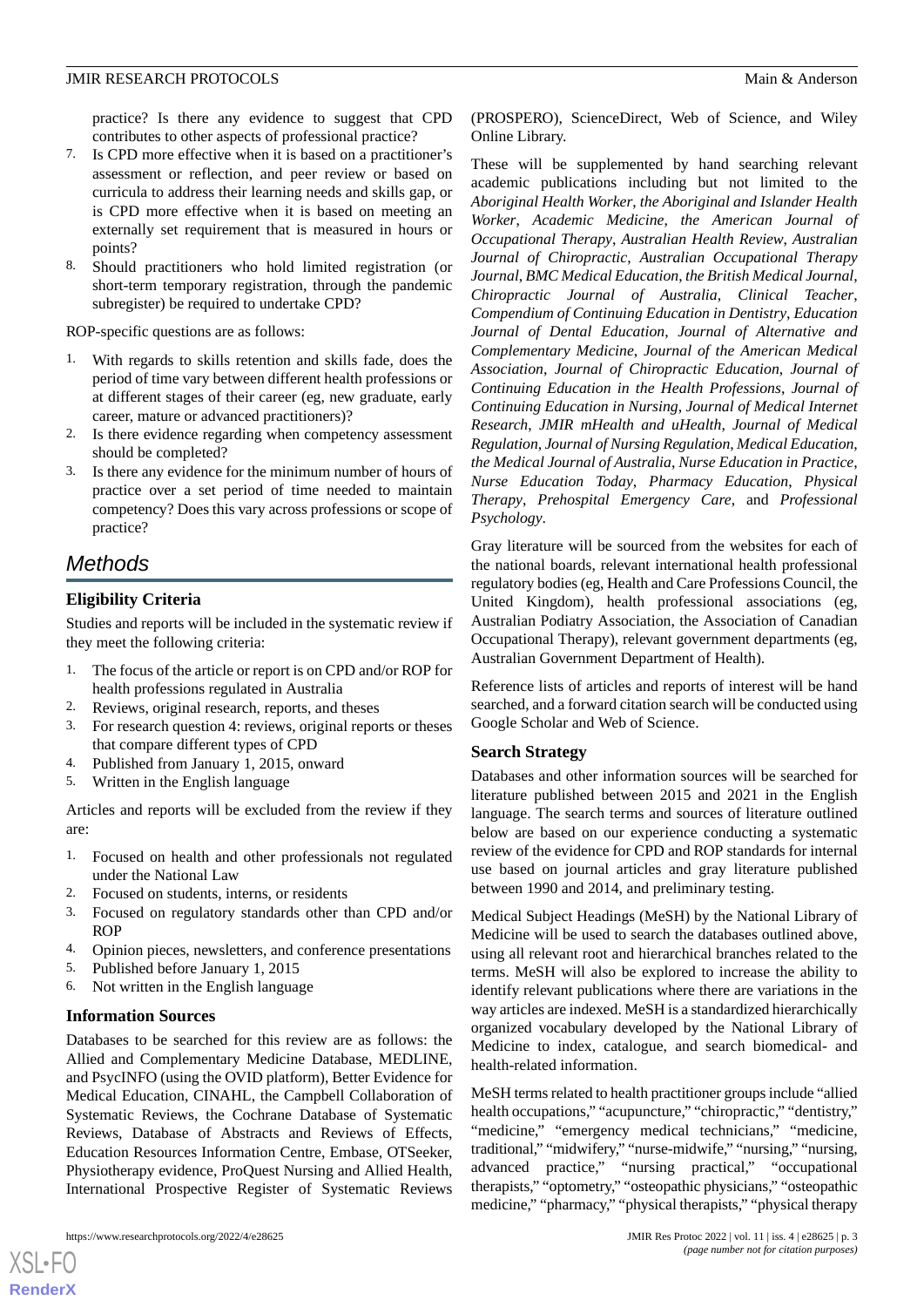specialty," "physicians," "podiatry," "psychology, medical," and "radiologists."

MeSH terms related to the intervention include "competency based education," "education, continuing," "education, distance," "education, medical, continuing," "education, nursing, continuing," "education, pharmacy, continuing," "learning," "peer review, health care," "return to work," "self-assessment," and "staff development."

MeSH terms related to the outcome include "career mobility," "competence, clinical," "competence, professional," "cultural competence," "inappropriate prescribing," "licensure," "malpractice," "mandatory programs," "mandatory reporting," "patient safety," "problem behavior," "professional practice," "professionalism," "quality of health care," "risk management," and "scope of practice."

Additional search terms related to each health practitioner group include "Aboriginal and Torres Strait Islander health practitioner," "Aboriginal and Torres Strait health worker," "Chinese medicine practitioner," "Chinese herbalist," "chiropodist," "medical radiation practitioner," "nuclear medicine technologist," "radiographers," "radiotherapists," "paramedics," "physiotherapists," "new graduate," "early career," "mature practitioner," "mid-career," "late career," and "advanced practitioner."

Additional search terms related to the intervention or event of interest include "accreditation," "competency framework," "competency standards," "mentoring," "objective structured clinical exam," "on-line learning," "practice portfolio," "recency of practice," "re-entry program," "reflective practice," "refresher program," and "revalidation."

Search terms related to outcomes include "advanced practice," "authentic learning," "endorsement," "extended practice," "fitness to practice," "knowledge transfer," "impaired practice," "minimum practice hours," "non-medical prescribing," "registration standards," "skills decay," and "skills fade."

As outlined in the PRISMA-P (Preferred Reporting Items for Systematic Reviews and Meta-Analyses Protocol) guidelines [[2\]](#page-5-1), an illustrative search is presented in [Table 1](#page-3-0) for one database.

<span id="page-3-0"></span>Table 1. Example search of MEDLINE to identify literature on continuing medical education and professional competence in physicians (search conducted September 14, 2020).

| Search<br>number | Topic             | Search field      | Search term                        | Results, n |
|------------------|-------------------|-------------------|------------------------------------|------------|
| $\mathbf{1}$     | Health profession | MeSH <sup>a</sup> | exp Physicians/                    | 142,586    |
| 2                | Health profession | MeSH              | limit 1 to $yr =$ "2015-current"   | 39,403     |
| 3                | Intervention      | MeSH              | exp Education, Medical, Continuing | 24,857     |
| $\overline{4}$   | Intervention      | MeSH              | limit 3 to $yr = "2015$ -current"  | 3005       |
| 5                | Outcome           | MeSH              | exp Competence, Clinical           | 93,723     |
| 6                | Outcome           | MeSH              | limit 5 to $yr = "2015$ -current"  | 24,417     |
| 7                | Outcome           | MeSH              | 2 and 4 and $6$                    | 218        |
| 8                | Outcome           | MeSH              | limit 7 to English language        | 206        |

<sup>a</sup>MeSH: Medical Subject Headings.

#### **Study Records**

#### *Data Management*

The search results will be imported into EndNote Software (version X9.3.3; Clarivate) [[3\]](#page-5-2), and duplicates will be removed using the Endnote "References/Find Duplicates" option. Full-text articles and reports will be stored in a secure location on our shared drive.

#### *Selection Process*

[XSL](http://www.w3.org/Style/XSL)•FO **[RenderX](http://www.renderx.com/)**

Titles listed in the search results will be checked, and the abstract will be consulted if the title appears relevant to any of the research questions. Articles and reports will be downloaded when the abstract gives the impression of being pertinent to the research questions and checked for inclusion in the review. As noted above, inclusion or exclusion and, where applicable, the reasons for exclusion, will be recorded.

#### *Data Collection Process and Data Items*

A Microsoft Excel (Microsoft Corp) spreadsheet will be used to record bibliographic information about each article or report (eg, author, date, title), the study population (eg, health profession, size, country), intervention (eg, type of CPD), main findings, study type, National Health and Medical Research Council level of evidence [\[4](#page-5-3)], decisions as to inclusion or exclusion (including any reasons for exclusion), and the quality assessment.

#### **Quality Appraisal**

Where the full text of the article is assessed as relevant to the research questions, quality appraisal will be conducted by 2 people using the weighted evidence approach developed by the Evidence for Policy and Practice Information and Co-ordinating Centre at the Institute for Education in the University of London [[5\]](#page-5-4).

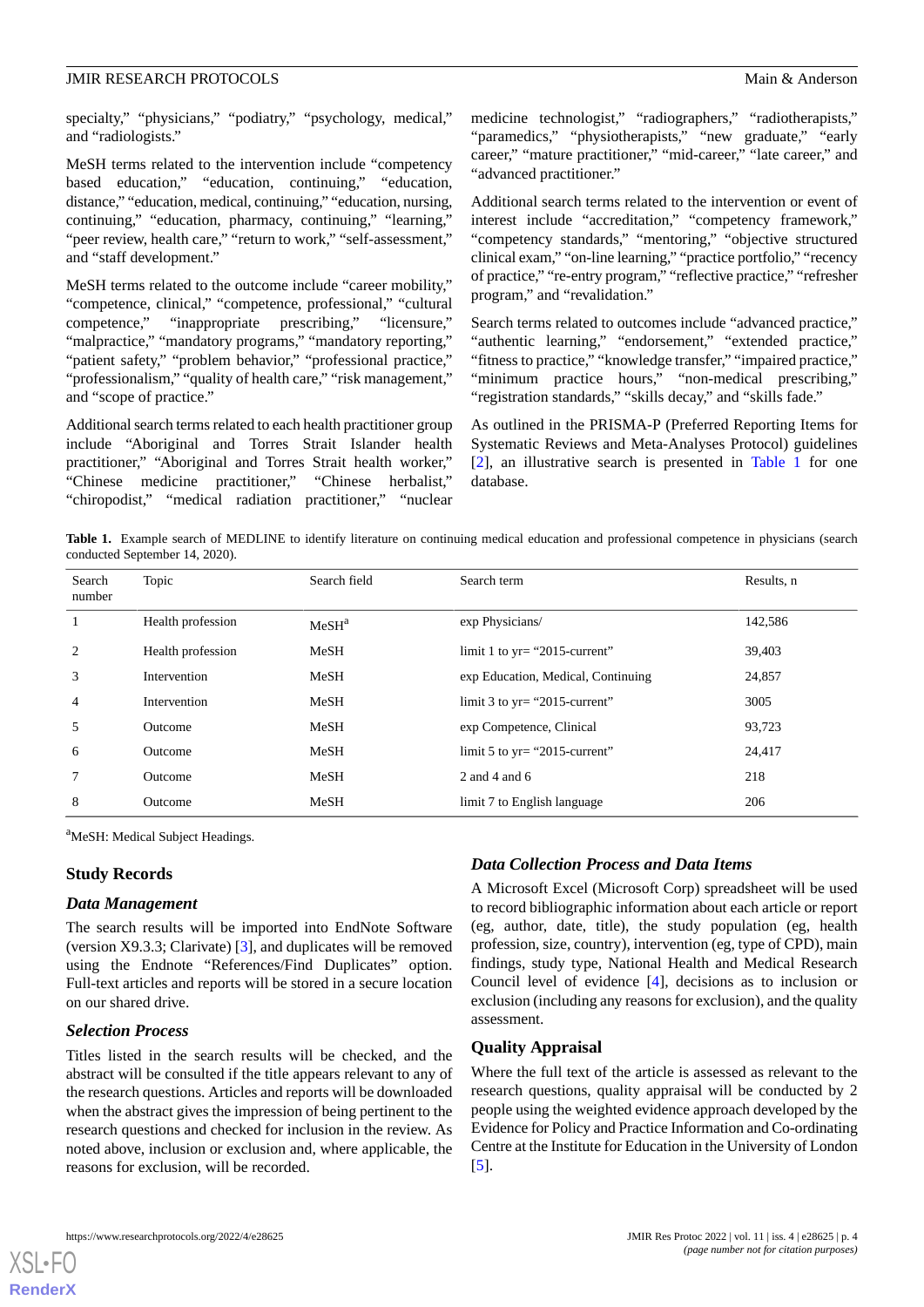Briefly, this method provides an overall score to be derived for each study by assigning a score (high=1, medium=2, low=3) against each of the 3 criteria listed below and summing the scores.

- 1. The trustworthiness of the results judged by the quality of the study within the accepted norms for the particular research design used in the study (methodological quality)
- The appropriateness of the study design for addressing the systematic review's research question (methodological relevance)
- 3. The appropriateness of the focus of the research for answering the review question (topic relevance)

The overall rating is derived by summing the scores assigned for each of the criteria. The overall weight of evidence would therefore be indicated as high (3,4), medium (5,6), or low (7-9).

Two reviewers will independently assess the weight of evidence of the included studies, and their assessment will be recorded on the spreadsheet.

#### **Data Extraction and Reporting**

Data extraction and quality assessment will be undertaken by the primary reviewer (PM). A second reviewer (SA) will confirm the accuracy of the data. Any disagreements will be resolved through discussion or third-party adjudication. Data extraction by a single reviewer results in considerable time saving and has little impact on the conclusions [\[6\]](#page-5-5).

As meta-analysis is not feasible for this type of systematic review, the findings will be reported in narrative form with information about the included studies presented in tabular form and published in a peer-reviewed journal. The narrative will draw out the main themes of the systematic review and discuss their implications in the context of health practitioner regulation in Australia.

## *Results*

## **Studies Relevant to the CPD Research Questions**

In September 2021, our search strategy identified 18,791 studies through database searching, with an additional 96 records identified through other sources, resulting in 18,002 records after duplicates were removed. Of these, 509 records were screened based on their title, and 17,493 records were excluded. A total of 66 full-text articles were assessed for eligibility based on their abstract, of which 35 full-text articles were excluded because they did not meet the inclusion criteria. A total of 31 studies met the inclusion criteria.

## **Studies Relevant to the ROP Research Questions**

Our search strategy identified 278 studies through database searching, with an additional 25 records identified through other sources, resulting in 291 records after duplicates were removed. Of these, 87 records were screened based on their title and 41 records were excluded. Forty-six full-text articles were assessed

for eligibility based on their abstract, of which 38 were excluded, leaving 8 studies that met our inclusion criteria.

## *Discussion*

This is the first systematic review completed by Ahpra and the National Boards of the evidence for CPD and ROP standards that covers all health professions regulated by the National Scheme. As such, its focus is wider than that of the recently published protocol for a scoping review of ROP for nurses and midwives [[7\]](#page-5-6).

It is anticipated that this systematic review will provide a comprehensive evidence base for CPD and ROP requirements for professions regulated by Ahpra. Previous research has found that even though there is good evidence to show CPD is effective in increasing practitioner knowledge, there is less evidence supporting that CPD changes clinical practice, and even less evidence linking CPD to improved patient safety [\[8](#page-5-7)[-10](#page-5-8)]. In 2010, an Institute of Medicine study in Washington found major flaws in the way in which CPD was conducted, financed, regulated, and evaluated [[11\]](#page-5-9), which led to a greater focus on strategies such as maintenance of certification and other quality assurance activities [\[12-](#page-5-10)[15\]](#page-5-11). A CPD mapping exercise conducted in 2015 found considerable variance in CPD standards across European jurisdictions, with a trend toward increased mandatory requirements for CPD and revalidation [[16\]](#page-5-12). ROP was found to be a poorly researched area with most research concentrating on medical practitioners, nurses, and midwives, with no clear consensus about the optimal time period after which retraining or an assessment of competence should be introduced [\[17](#page-5-13),[18\]](#page-5-14).

This protocol has been designed to identify, summarize, and assess the quality of the evidence published to date for CPD and ROP registration standards for selected regulated health professions in Australia. As outlined above, a major strength of the method is that it covers a broad range of health professions. Other strengths include research questions that are designed to support the planned review of CPD and ROP standards in Australia, a comprehensive search strategy with clearly defined inclusion and exclusion criteria, and an appropriate instrument to assess the quality of the evidence for use in the development of public policy.

Potential limitations of the method include the following: there are differences in standards for health practitioners in jurisdictions where publications are found and those in Australia; there are likely to be fewer publications focusing on professions with lower numbers of registrants; and, due to the nature of the review, the authors are unable to correct study biases.

In conclusion, this protocol describes a detailed method for a systematic review of the evidence for CPD and ROP registration standards for health practitioners. This review will inform a multiprofession review of CPD and ROP standards in Australia. The findings will be of interest to regulators of health practitioners in other jurisdictions and may be used to inform international regulatory standards.

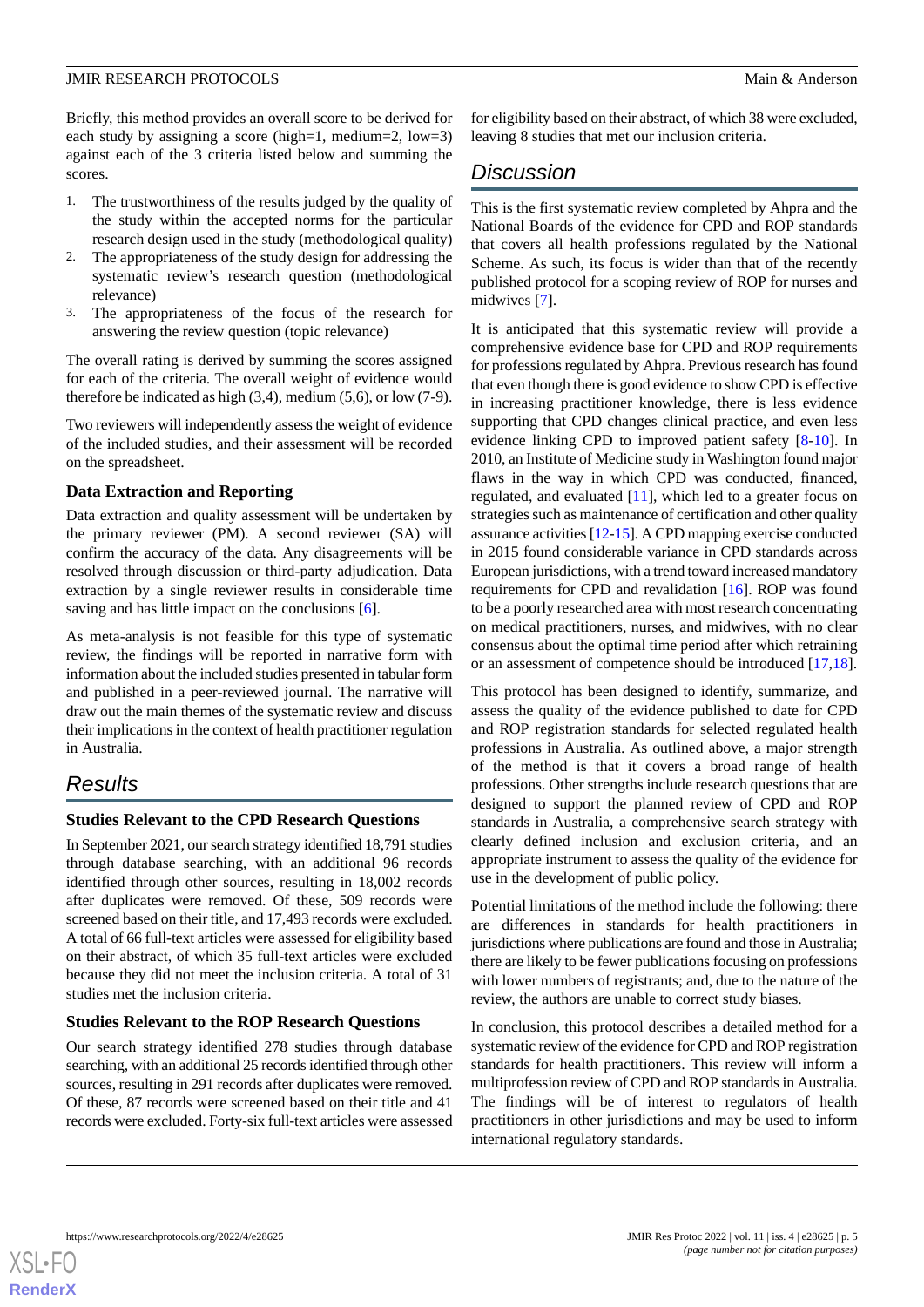## **Acknowledgments**

The authors wish to acknowledge the members of the Australian Health Practitioner Regulation Agency's 2020 Multiprofession Registration Standards Review Working Group and the continuing professional development and recency of practice Standards Review Reference Group for their suggestions and final approval.

## **Conflicts of Interest**

None declared.

## <span id="page-5-0"></span>**References**

- <span id="page-5-1"></span>1. About the National Scheme. Australian Health Practitioner Regulation Agency. 2021. URL: [https://www.ahpra.gov.au/~/](https://www.ahpra.gov.au/~/link.aspx?_id=D4E5EF420D3C4EAB8B247FDB72CA6E0A&_z=z)  $link.aspx$ ?  $id=D4E5EF420D3C4EAB8B247FDB72CA6E0A& z=z$  [accessed 2022-03-17]
- <span id="page-5-2"></span>2. Moher D, Shamseer L, Clarke M, Ghersi D, Liberati A, Petticrew M, PRISMA-P Group. Preferred reporting items for systematic review and meta-analysis protocols (PRISMA-P) 2015 statement. Syst Rev 2015 Jan 01;4(1):1-9 [[FREE Full](https://systematicreviewsjournal.biomedcentral.com/articles/10.1186/2046-4053-4-1) [text](https://systematicreviewsjournal.biomedcentral.com/articles/10.1186/2046-4053-4-1)] [doi: [10.1186/2046-4053-4-1\]](http://dx.doi.org/10.1186/2046-4053-4-1) [Medline: [25554246\]](http://www.ncbi.nlm.nih.gov/entrez/query.fcgi?cmd=Retrieve&db=PubMed&list_uids=25554246&dopt=Abstract)
- <span id="page-5-3"></span>3. The EndNote Team. EndNote X9.3.3. Clarivate. 2013. URL: [https://support.clarivate.com/Endnote/s/article/](https://support.clarivate.com/Endnote/s/article/Citing-the-EndNote-program-as-a-reference?language=en_US) [Citing-the-EndNote-program-as-a-reference?language=en\\_US](https://support.clarivate.com/Endnote/s/article/Citing-the-EndNote-program-as-a-reference?language=en_US) [accessed 2022-03-17]
- <span id="page-5-4"></span>4. Merlin T, Weston A, Tooher R. Extending an evidence hierarchy to include topics other than treatment: revising the Australian 'levels of evidence'. BMC Med Res Methodol 2009 Jun 11;9(34):1-8 [\[FREE Full text\]](https://bmcmedresmethodol.biomedcentral.com/articles/10.1186/1471-2288-9-34) [doi: [10.1186/1471-2288-9-34\]](http://dx.doi.org/10.1186/1471-2288-9-34) [Medline: [19519887\]](http://www.ncbi.nlm.nih.gov/entrez/query.fcgi?cmd=Retrieve&db=PubMed&list_uids=19519887&dopt=Abstract)
- <span id="page-5-5"></span>5. Gough D, Thomas J, Oliver S. Clarifying differences between reviews within evidence ecosystems. Syst Rev 2019 Jul 15;8(1):1-15 [[FREE Full text](https://systematicreviewsjournal.biomedcentral.com/articles/10.1186/s13643-019-1089-2)] [doi: [10.1186/s13643-019-1089-2\]](http://dx.doi.org/10.1186/s13643-019-1089-2) [Medline: [31307555](http://www.ncbi.nlm.nih.gov/entrez/query.fcgi?cmd=Retrieve&db=PubMed&list_uids=31307555&dopt=Abstract)]
- <span id="page-5-6"></span>6. Mathes T, Klaßen P, Pieper D. Frequency of data extraction errors and methods to increase data extraction quality: a methodological review. BMC Med Res Methodol 2017 Nov 28;17(1):1-8 [\[FREE Full text](https://bmcmedresmethodol.biomedcentral.com/articles/10.1186/s12874-017-0431-4)] [doi: [10.1186/s12874-017-0431-4\]](http://dx.doi.org/10.1186/s12874-017-0431-4) [Medline: [29179685](http://www.ncbi.nlm.nih.gov/entrez/query.fcgi?cmd=Retrieve&db=PubMed&list_uids=29179685&dopt=Abstract)]
- <span id="page-5-7"></span>7. Marnie C, Peters MD, Forsythe D, Kennedy K, Sharplin G, Eckert M, et al. Recency of practice and the maintenance of professional competence for nurses and midwives: a scoping review protocol. J Law Med 2020 Aug;27(4):1008-1013. [Medline: [32880416](http://www.ncbi.nlm.nih.gov/entrez/query.fcgi?cmd=Retrieve&db=PubMed&list_uids=32880416&dopt=Abstract)]
- 8. Robertson MK, Umble KE, Cervero RM. Impact studies in continuing education for health professions: update. J Contin Educ Health Prof 2003 Mar;23(3):146-156. [doi: [10.1002/chp.1340230305\]](http://dx.doi.org/10.1002/chp.1340230305) [Medline: [14528785](http://www.ncbi.nlm.nih.gov/entrez/query.fcgi?cmd=Retrieve&db=PubMed&list_uids=14528785&dopt=Abstract)]
- <span id="page-5-9"></span><span id="page-5-8"></span>9. Association of American Medical Colleges, American Association of Colleges of Nursing. Lifelong learning in medicine and nursing: final conference report. 2010. URL: [http://media01.commpartners.com/acme\\_eo2\\_docs/](http://media01.commpartners.com/acme_eo2_docs/Lifelong_Learning_in_Medicine_and_Nursing.pdf) Lifelong Learning in Medicine and Nursing.pdf [accessed 2022-03-17]
- <span id="page-5-10"></span>10. Institute of Medicine. Redesigning Continuing Education in the Health Professions. Washington, DC: National Academies Press; 2010.
- 11. Reid J. Certificationizing continuing education. Radiol Technol 2015;86(3):338-340. [Medline: [25756105](http://www.ncbi.nlm.nih.gov/entrez/query.fcgi?cmd=Retrieve&db=PubMed&list_uids=25756105&dopt=Abstract)]
- 12. Background and history of the CPC program. National Board of Certification and Recertification for Nurse Anesthetists. URL: <https://www.nbcrna.com/continued-certification/background-history> [accessed 2022-03-17]
- <span id="page-5-11"></span>13. Brown S, Elias D. Creating a comprehensive, robust continuing competence program in Manitoba. J Nurs Regul 2016 Jul;7(2):43-52 [[FREE Full text\]](https://www.journalofnursingregulation.com/article/S2155-8256(16)31080-8/pdf) [doi: [10.1016/s2155-8256\(16\)31080-8\]](http://dx.doi.org/10.1016/s2155-8256(16)31080-8)
- <span id="page-5-12"></span>14. Horsley T, Lockyer J, Cogo E, Zeiter J, Bursey F, Campbell C. National programmes for validating physician competence and fitness for practice: a scoping review. BMJ Open 2016 Apr 15;6(4):1-10 [[FREE Full text](https://bmjopen.bmj.com/lookup/pmidlookup?view=long&pmid=27084276)] [doi: [10.1136/bmjopen-2015-010368\]](http://dx.doi.org/10.1136/bmjopen-2015-010368) [Medline: [27084276](http://www.ncbi.nlm.nih.gov/entrez/query.fcgi?cmd=Retrieve&db=PubMed&list_uids=27084276&dopt=Abstract)]
- <span id="page-5-13"></span>15. Study concerning the review and mapping of continuous professional development and lifelong learning for health professionals in the EU. European Union. 2013. URL: [http://www.efad.org/media/1265/cpd\\_mapping\\_report\\_en.pdf](http://www.efad.org/media/1265/cpd_mapping_report_en.pdf) [accessed 2022-03-17]
- <span id="page-5-14"></span>16. Oates JL. Skills Fade: a review of the evidence that clinical and professional skills fade during time out of practice, and of how skills fade may be measured or remediated. London, UK: General Medical Council; 2014 Dec 01. URL: [https://www.](https://www.gmc-uk.org/about/what-we-do-and-why/data-and-research/research-and-insight-archive/skills-fade-literature-review) [gmc-uk.org/about/what-we-do-and-why/data-and-research/research-and-insight-archive/skills-fade-literature-review](https://www.gmc-uk.org/about/what-we-do-and-why/data-and-research/research-and-insight-archive/skills-fade-literature-review) [accessed 2022-03-17]
- 17. Return to practice guidance. Academy of Medical Royal Colleges. 2012 Apr. URL: [http://aomrc.org.uk/wp-content/uploads/](http://aomrc.org.uk/wp-content/uploads/2016/06/Return_to_practice_0412.pdf) [2016/06/Return\\_to\\_practice\\_0412.pdf](http://aomrc.org.uk/wp-content/uploads/2016/06/Return_to_practice_0412.pdf) [accessed 2022-03-17]
- 18. Report of the special committee on reentry to practice. Federation of State Medical Boards. 2012. URL: [https://www.](https://www.fsmb.org/siteassets/advocacy/policies/special-committee-reentry-practice.pdf) [fsmb.org/siteassets/advocacy/policies/special-committee-reentry-practice.pdf](https://www.fsmb.org/siteassets/advocacy/policies/special-committee-reentry-practice.pdf) [accessed 2022-03-17]

## **Abbreviations**

[XSL](http://www.w3.org/Style/XSL)•FO **[RenderX](http://www.renderx.com/)**

**Ahpra:** Australian Health Practitioner Regulation Agency **CPD:** continuing professional development